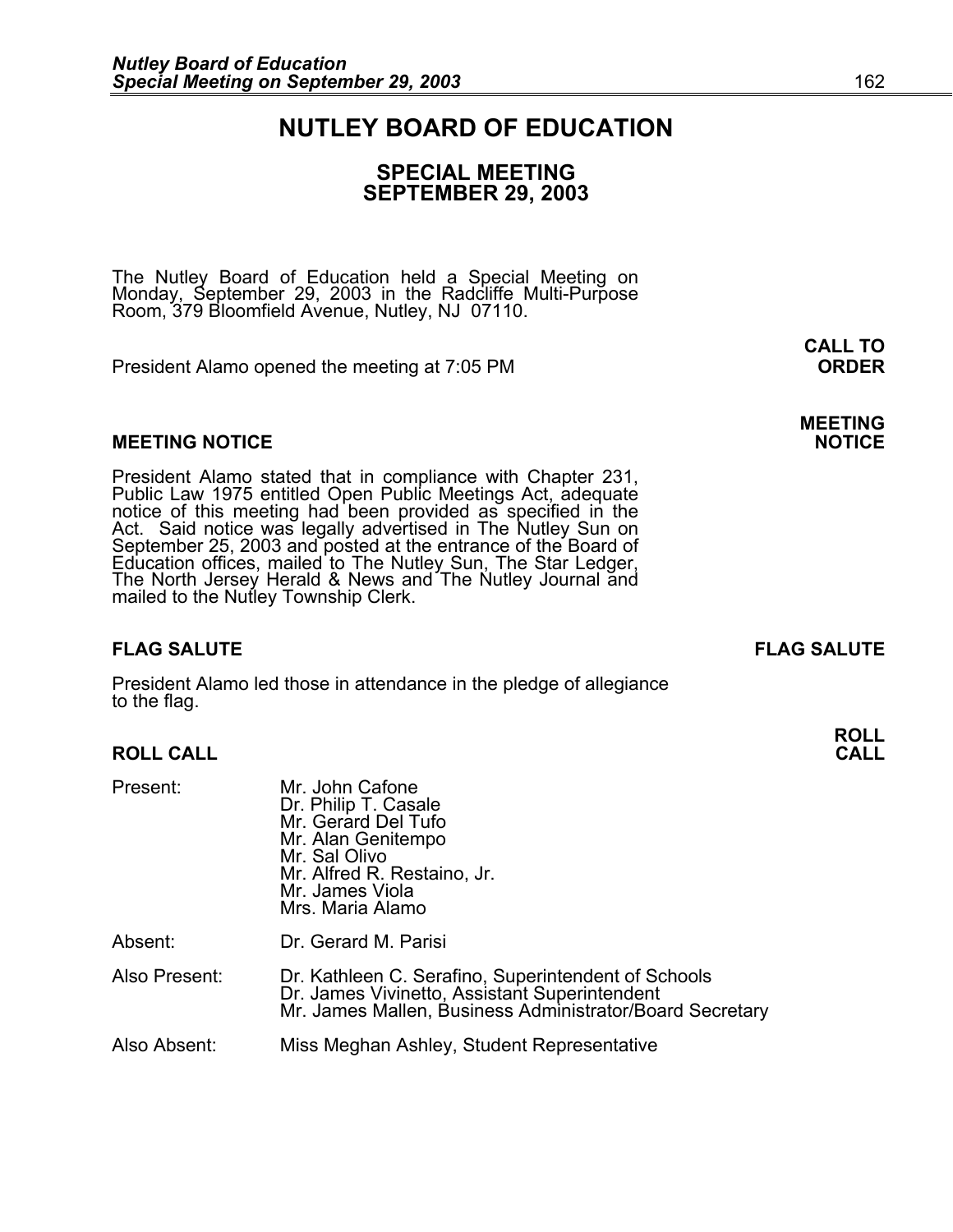### *Nutley Board of Education Special Meeting on September 29, 2003* 163

President Alamo noted that when tonight's meeting was planned Dr. Parisi informed the Board that he had a professional conflict with this evening's date. She added that this was the only night the majority of the Board could be present.

President Alamo said that this Special Meeting was called to gather community input regarding the possible renaming of a school after the late John Walker.

# **HEARING OF CITIZENS HEARING OF CITIZENS**

Resident Chris Osieja commended the Board for revisiting this issue. She feels that we need to honor Mr. Walker in some way, but not with the renaming of an existing school. She said each school's name is part of the history of this town.

Resident Greg Palmer concurred with Ms. Osieja.

Resident Patricia Blanchard spoke about Mr. Walker's commitment to the children and his dedication to this town and feels that is what makes him a part of Nutley's history. She felt a fitting memorial would be the renaming of one of the schools in his honor.

Susan Capalbo, Nutley business owner, former resident and President of the John H. Walker Foundation stated that the Walker Foundation believes that the middle school should be named after John H. Walker. She added that the reason for this choice is that history already had been modified since Franklin School was originally named Nutley High School. She said the<br>John H. Walker Foundation would like to offer to pay for the<br>supplemental expenses associated with the transition of the name change.

Resident Jack Magnifico said Mr. Walker was a wonderful man and educator but feels that naming a school in his honor is setting up a precedent and does not recommend it.

Resident Gertrude Fry said the children of Nutley learned, through John Walker, that they could love and trust a man of another race.

Resident Michael Geltrude said he lived in Nutley for 52 years<br>and although he feels Mr. Walker was a great guy there were<br>other outstanding educators through the years that this honor<br>could be bestowed upon. He added that should keep its name.

Susan Capalbo reiterated that the John H. Walker Foundation is not looking to change Yantacaw School's name but the Franklin Middle School's name.

Resident Patricia Stoechel spoke about the history of Nutley and Yantacaw School and said we, as a town, do not have enough money to build a school to honor all the wonderful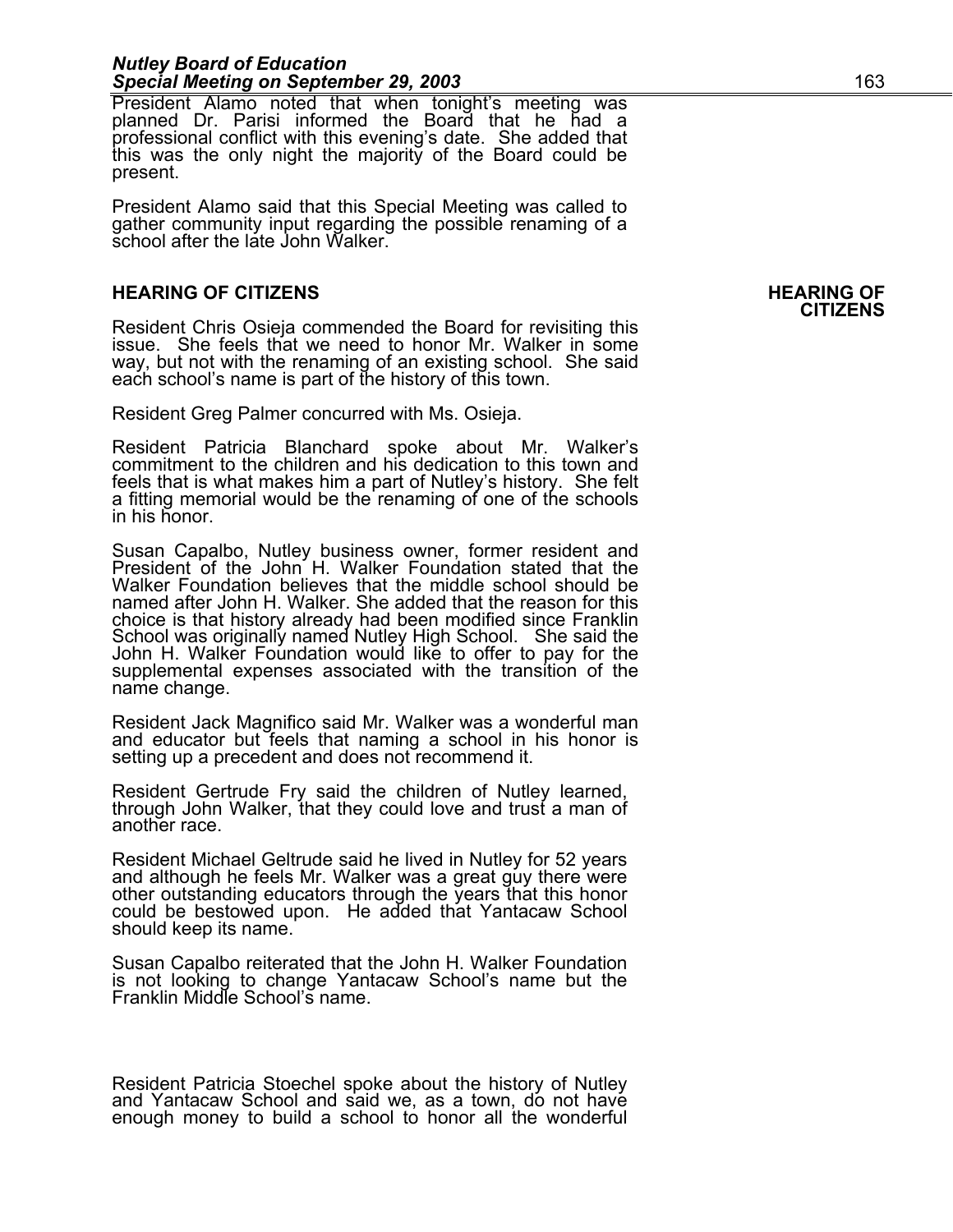#### *Nutley Board of Education*  **Special Meeting on September 29, 2003 164**

educators of Nutley. She feels Yantacaw School's name should remain the same and suggested building a statue in Mr. Walker's honor to be displayed at the school.

Resident Melanie Mitrano, a life-long Nutley resident, said that pride is taken not only in the name of the schools of Nutley but also the sections where the schools are located. She said that although she never knew Mr. W wonderful things about him but there are a lot of new children who will never know him. She finds it insulting that people would think that if you are against changing the name of a school you are a bigot or racist. She added that this is not about race or color but about the history of the town and the future of our schools.

Resident Brenda Sherman spoke about the history of the expansions of the Nutley schools and her relationship with Mr. Walker. She feels that although this is a very tough decision to make, changing history is not the way t

Resident and Nutley teacher Pam Mitchell said that history is changing around us everyday. She added that she wants to be part of the group of people in Nutley that makes history.

Resident and Nutley teacher Lisa Rossi said she would be very excited and proud to have a school named after John Walker because he is a symbol for the teaching profession as<br>a whole.

Resident Ro Tangorra read a letter on behalf of Resident Virgina Fazzi regarding the impact Mr. Walker had on her life encouraging her as a handicapped person to pursue her education. Her letter supports her reasons for renaming the<br>middle school to John Walker Middle School.

Resident Caroline Rossi said she agrees that Mr. Walker was a wonderful man but stated that she has not seen any clamoring at Yantacaw School to rename it. She feels that some of the children in Yantacaw School would be upset if the school's name were changed.

Kim Walker-White, the youngest daughter of Mr. Walker,<br>thanked everyone for the many wonderful things that her<br>father has been recognized for. She stated that her father would not want to see Yantacaw School's name changed. She added that it would be a great honor to see the middle school named after her father.

Resident Gertrude Frey suggested naming the middle school the Franklin-Walker Middle School.

Resident Skip O'Cully said buildings change their name all the time, i.e., PNC Art Center, Continental Arena, etc. He said you will never find a person who sacrificed so much for this town and feels there is nothing honoring an educator as much as naming a school after him.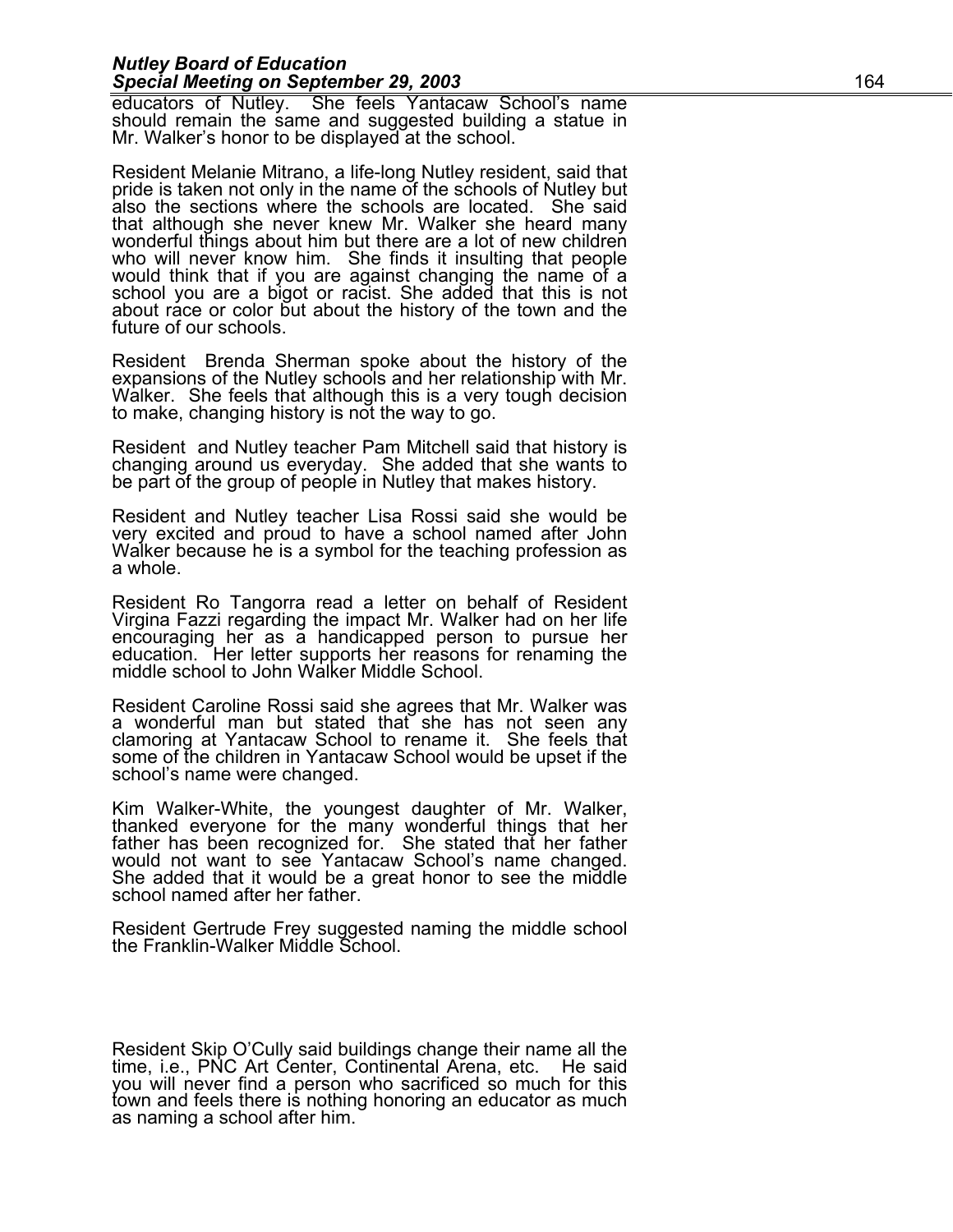Resident Maureen Barrett spoke on behalf of her daughter<br>who is a substitute teacher at Washington School and could<br>not be present tonight. She said when her daughter mentions<br>Mr. Walker to the children they view him as th a history-making experience.

Resident Nancy Greulich spoke affectionately about Mr. Walker and feels there will never be another man like him. She thinks it would be an honor and tribute to name the middle school after Mr. Walker.

Resident Gail Klein said it was an honor and privilege to have known Mr. Walker and feels it would be an honor and a privilege to have the Franklin Middle School named after him.

Resident and Nutley teacher Becky Olivo said it saddens her to hear people say that the children currently enrolled in the elementary schools do not know who Mr. Walker was. She said that could be remedied by naming a school after him and explaining who he was and what he stood for. She reminded the Board that the schools were closed to honor Mr. Walker the day of his funeral and that was never done for any other the day of his funeral and that was never done for any other educator. She encouraged the Board to continue that honor and not let the memory of Mr. Walker be forgotten.

Resident Chrys Carlo does not agree with renaming a school after Mr. Walker because she feels you don't honor someone by taking away from someone or something in the past. She suggested naming the proposed addition to the middle school the John Walker wing.

Resident Steve Picciano concurred with Mrs. Carlo. He also stated that he hopes the Board has established criteria for naming or renaming any building in this town.

Resident Walt Smith spoke fondly about Mr. Walker and said the thing that made him so special was the respect, knowledge and caring of all the children and their parents. He said memories fade, and feels nothing would be more fitting but to name one of our seven buildings after John Walker.

Resident Tom Pandolfi spoke about the tremendous impact John Walker made on his life. He feels that he is an institution to this community because of the impact his educational and athletic values made on so many people.

Resident Tammy Rossi stated that Mr. Walker's dedication to this town has not gone unnoticed but this town is based on a strong sense of tradition and changing the name of a school

is not appropriate. She suggested a new structure be named in his honor.

Resident Jacqueline McCue said that although Mr. Walker<br>was an outstanding man she is not in favor of renaming one of<br>the schools after him. She suggested placing a statue<br>modeling the figures on the John H. Walker Foundat letterhead to honor him.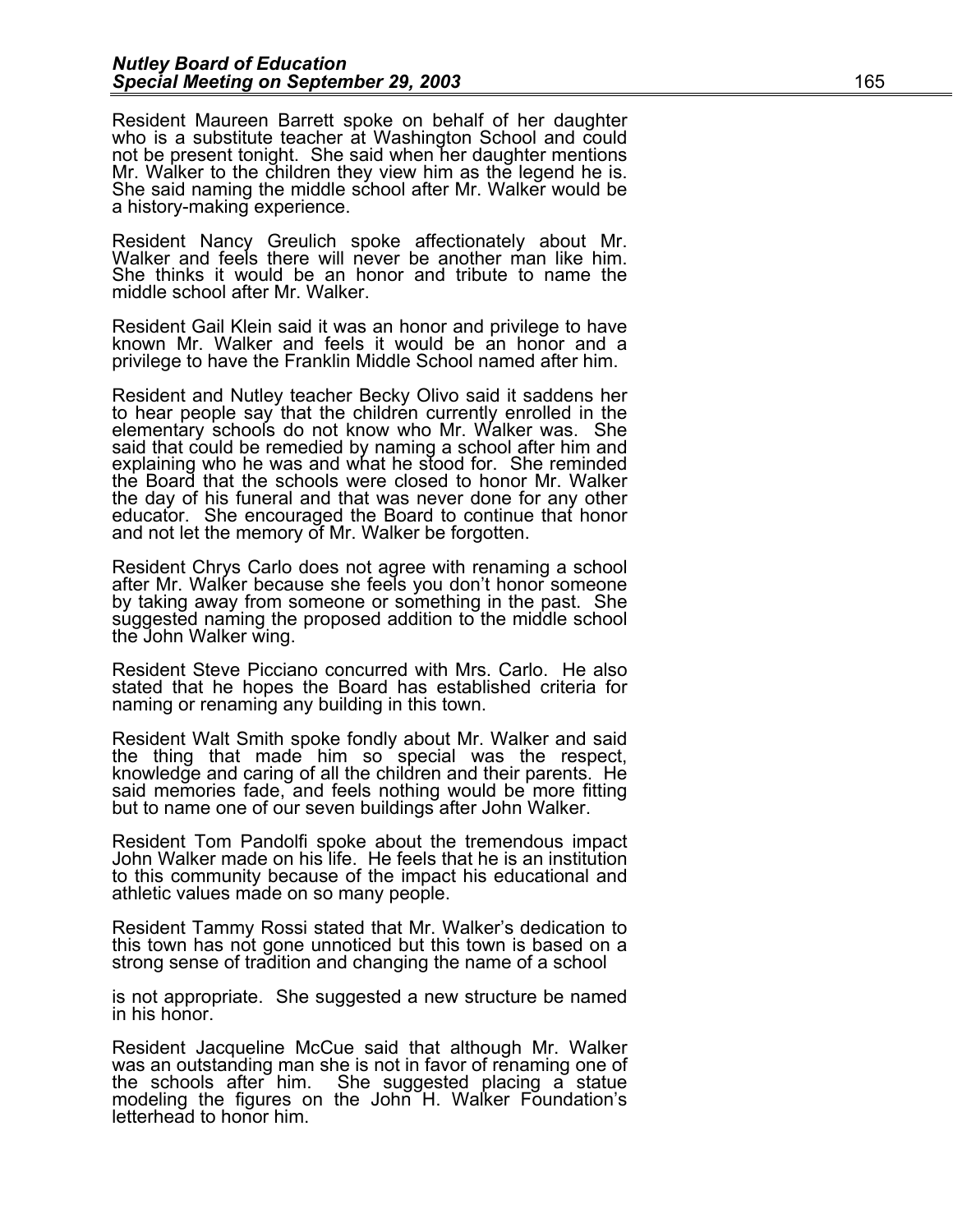Resident Carol Rusignuolo finds it hard to believe that Mr. Walker could be compared to anyone else who ever came through the town of Nutley. She said she did not originally feel that a building should be named in his honor, but now she does.

Resident Maureen Callahan spoke about the caring man Mr. Walker was and feels that something should be named in his honor.

Resident Tammy Rossi said that everyone is in agreement that some structure should be named after Mr. Walker but many feel that it should not be at the expense of removing another name.

Susan Capalbo clarified the history of the Nutley schools.

Chris Osieja reiterated her feelings that something needs to be named after Mr. Walker but not by removing the name from another building.

Jack Magnifico suggested again that the Board name a new wing after Mr. Walker in the schools and cautioned the Board again on setting up a precedent.

Resident Ken Reilly stated he does not have a feeling either way whether a building or a wing be named after Mr. Walker because he does not think anyone can remember who the people were that half the buildings and parks were named after in this town. He suggested that whatever is decided it is incumbent of this Board and future Boards to put in the curriculum in every single school a lesson on who John Walker was and his major impact on this community.

Resident Ann Lynn Eisenfelder said if we did not change history we would not be called Nutley we would be called Franklin. She feels that a new school is not going to happen and a wing is an afterthought. She added that there will never be another John Walker and if there is, then the name can change again.

Nancy Gruelich suggested that a lesson on Mr. Walker be incorporated in the schools during black history month.

Greg Palmer suggested putting the choice on the next Board election ballot.

A resident stated that if people wanted a vote they should have come out for the meeting tonight.

President Alamo thanked all for sharing their thoughts and stated the Board will take all comments very seriously. She added no one could debate what a truly remarkable man Mr. Walker was.

### **ADJOURN ADJOURN**